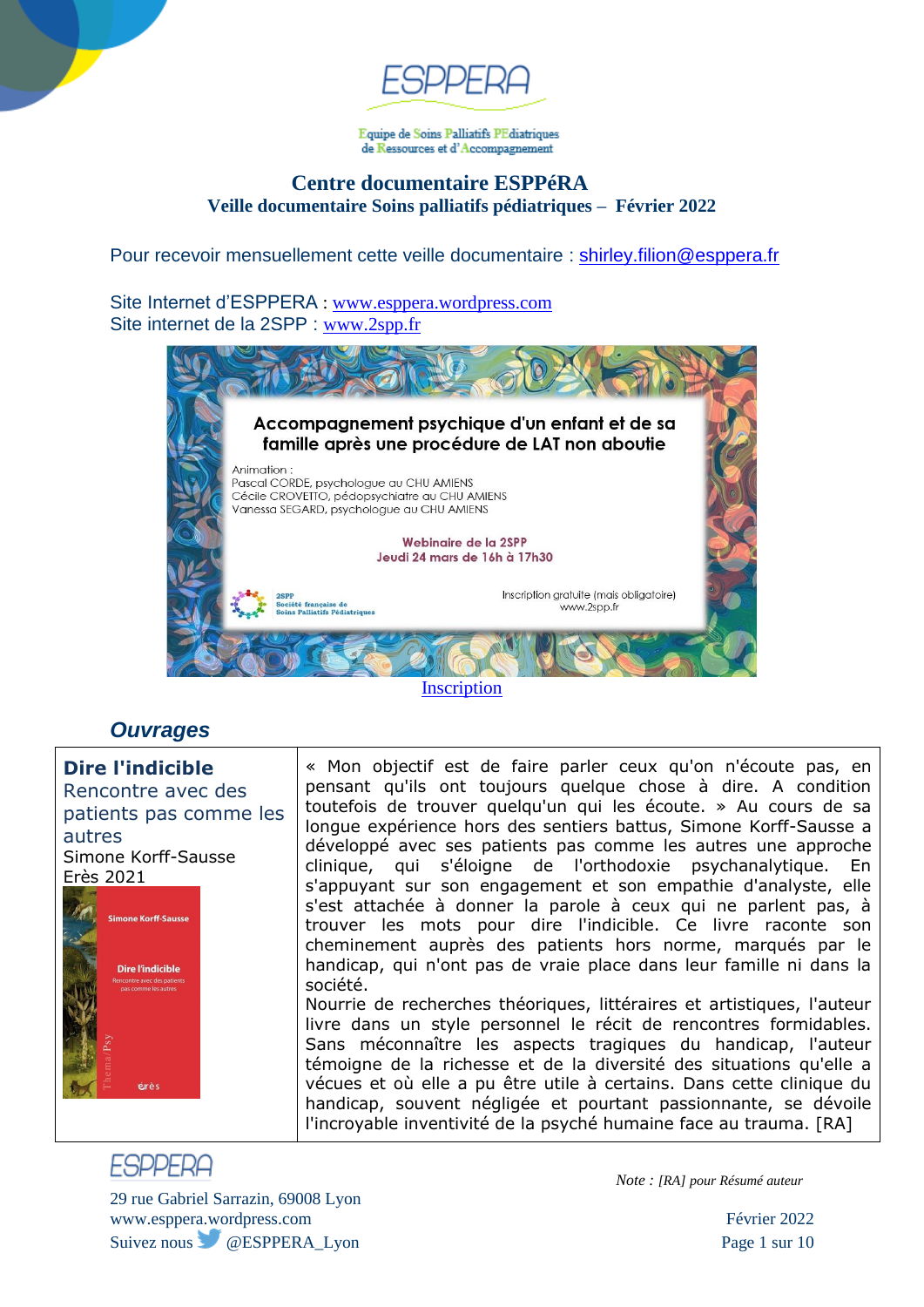$\begin{array}{l} \textbf{Equive de Soins Palliztifs PEdiatriques} \\ \textbf{de Ressources et d'Accompagnement} \end{array}$ 

## *Articles*

| <b>Integrating psychology</b><br>into pediatric palliative<br>care<br>Amanda L. Thompson<br>Rachel A. Kentor<br>Society of pediatric<br>psychology<br>vol.9 nº3 p.219-288<br>2021                                                    | Objective: While most pediatric palliative care (PPC) teams do<br>not yet routinely include psychology, roles for pediatric<br>psychologists in PPC are expanding. The goals of this Special<br>Issue are to promote awareness of the breadth and depth of PPC,<br>highlight the diverse and growing roles for psychologists as PPC<br>clinicians, scientists, educators, and advocates, and showcase the<br>latest interdisciplinary PPC research. Method: The nine articles in<br>describe key PPC concepts and<br>this<br>collection<br>research<br>approaches, the value of the interdisciplinary team in PPC, the<br>impact of child illness and child loss on caregivers, needs of<br>grieving families, ethical challenges in PPC and at end-of-life, and<br>disparities among underrepresented and historically marginalized<br>populations. Results: The series of articles curated for this<br>Special Issue illustrate the many contributions psychologists offer<br>to the field of PPC. Conclusion: PPC-specific training and<br>development of core competencies are necessary pathways to<br>improve future integration of pediatric psychologists in pediatric<br>care delivery, research, and advocacy. [RA]                                                                                                                                                                                                                                                                                                                                                                                                                                                                                                                                                                                                                                                                                        |
|--------------------------------------------------------------------------------------------------------------------------------------------------------------------------------------------------------------------------------------|----------------------------------------------------------------------------------------------------------------------------------------------------------------------------------------------------------------------------------------------------------------------------------------------------------------------------------------------------------------------------------------------------------------------------------------------------------------------------------------------------------------------------------------------------------------------------------------------------------------------------------------------------------------------------------------------------------------------------------------------------------------------------------------------------------------------------------------------------------------------------------------------------------------------------------------------------------------------------------------------------------------------------------------------------------------------------------------------------------------------------------------------------------------------------------------------------------------------------------------------------------------------------------------------------------------------------------------------------------------------------------------------------------------------------------------------------------------------------------------------------------------------------------------------------------------------------------------------------------------------------------------------------------------------------------------------------------------------------------------------------------------------------------------------------------------------------------------------------------------------------------------------------------------------|
| <b>Interdisciplinary</b><br>symptom management<br>in pediatric palliative<br>care: A case report<br>Kentor, Rachel A.<br>Krinock, Pamela<br>Placencia, Jennifer<br>Society of pediatric<br>psychology<br>vol.9 nº3 p.242-250<br>2021 | Objective: Pediatric palliative care (PPC) services strive to<br>prevent and relieve suffering among children, adolescents, and<br>young adults with chronic and/or life-limiting illnesses. The<br>current case report aims to illustrate the methods<br>and<br>effectiveness of an interdisciplinary palliative care team in<br>symptom management of a 19-year-old Mexican American<br>female with complex medical and psychosocial needs, including a<br>history of labor trafficking. The patient, in leukemic remission at<br>time of admission, required close collaboration of subspecialties<br>including Psychology, Pediatric Advanced Care Team, Pain Team,<br>Spiritual Care, and Rehabilitation to comprehensively address<br>total pain. Method: Data were retrospectively extracted from the<br>patient's medical chart, including numerical pain ratings across<br>hours<br>monthly<br>time,<br>relative<br>of<br>service<br>provision<br>by<br>interdisciplinary specialty, and timeline of medical interventions.<br>Results: Results demonstrated a decrease in patient pain scores<br>over time despite progression of physical deterioration and<br>disability. Characterization of service provision revealed flexibility<br>within and across subspecialties as the patient's condition<br>evolved. One year following discharge, the patient was<br>reevaluated by Psychology and demonstrated remarkable<br>physical rehabilitation gains as well as resolution of mood and<br>anxiety concerns (evidenced by subclinical scores on the PHQ-9<br>and GAD-7). Conclusion: Results demonstrate the effectiveness<br>of psychological, spiritual, and palliative care efforts in tandem<br>with tailored medical intervention to address "total pain" and<br>improve patient outcomes. Influences of cultural practices and<br>spiritual beliefs on pediatric palliative care are highlighted |



29 rue Gabriel Sarrazin, 69008 Lyon www.esppera.wordpress.com Février 2022 Suivez nous @ESPPERA\_Lyon Page 2 sur 10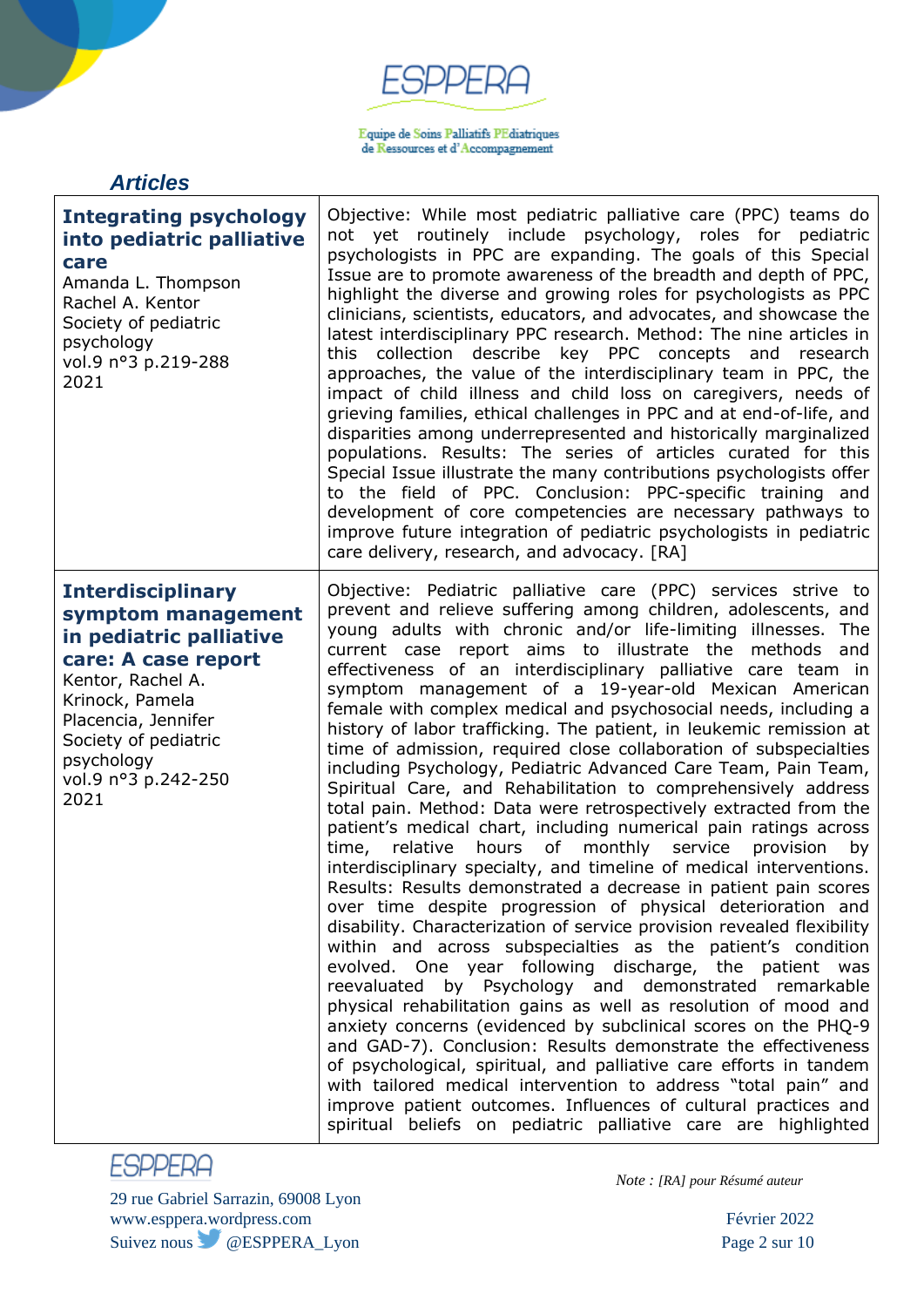Equipe de Soins Palliatifs PEdiatriques de Ressources et d'Accompagnement

throughout. The relative variance of service provision within and across time points illustrates the flexible and complementary nature of PPC services. [RA]

**Childhood cancer physical symptom burden and parent distress: The role of parent rumination** Fisher, Rachel S. Perez, Megan N. Basile, Nathan L Society of pediatric psychology vol.9 n°3 p.251-260 2021 Objective: Symptom burden of children with cancer appears to contribute to parent distress, but the mechanisms of this relationship are relatively unexplored. The current cross-sectional study examined rumination (i.e., repeated focus on negative events and experiences) as a mediator of the associations between parent-report of child (a) pain or (b) nausea, and parent posttraumatic stress symptoms (PTSS); parent-report of child symptoms  $\rightarrow$  parent rumination  $\rightarrow$  parent PTSS. Methods: Caregivers ( $N = 40$ , MAge = 38.7 years, female = 87.5%, White  $= 67.5\%$ ) of children with cancer (MAge  $= 9.4$  years) were recruited at a Midwest pediatric cancer center following their child's diagnosis (MMonths =  $2.97 \pm 1.98$ ). Parents completed the PedsQL-Cancer Module, the Ruminative Response Scale, and the Impact of Events Scale—Revised. To test the hypothesized indirect effects, 2 separate regression models specifying 5,000 bias-corrected bootstrapping resamples were conducted via Hayes' PROCESS macro. Family income served as a covariate. Results: Bootstrap regression analysis revealed that parentreport of child pain had an indirect effect on parent PTSS via parent rumination, controlling for family income,  $R2 = .37$ ,  $B =$ −.24, 95% CI [−.494, −.033]. Child nausea demonstrated an indirect effect on parent PTSS via parent rumination, controlling for family income, R2 = .36,  $\beta$  = -.22, 95% CI [-.428, -.008]. Conclusions: Findings indicate that worse parent perception of child symptoms may lead to elevated parent distress through increased rumination. These results support the role of pediatric psychologists and the interdisciplinary team in alleviating parent distress through clinical management of both child physical symptoms and parent rumination. [RA] **Bereaved parents' health outcomes following the death of their child** Dias, Nancy Friebert, Sarah Donelan, Jennifer Society of pediatric psychology vol.9 n°3 p.272-282 2021 Objective: The death of one's child may negatively affect parental health. Existing models exploring parental bereavement do not provide sufficient frameworks to understand the complexities of health outcomes. The purpose of this study was to examine the health status of bereaved parents. Method: Cross-sectional retrospective study of bereaved parents whose children died at this hospital between 2002 and 2019. A study-specific demographic questionnaire, the National Institutes of Health Roadmap Patient-Reported Outcomes Measurement Information System (PROMIS) initiative. Depressive symptoms were assessed using the PROMIS v1.0 Emotional Distress–Depression—Short Form 8a (Pilkonis et al., 2011). PROMIS measures (depressive symptoms, anxiety, applied cognitive functioning, physical functioning, sleep disturbance), and a measure of posttraumatic



29 rue Gabriel Sarrazin, 69008 Lyon www.esppera.wordpress.com Février 2022 Suivez nous @ESPPERA\_Lyon Page 3 sur 10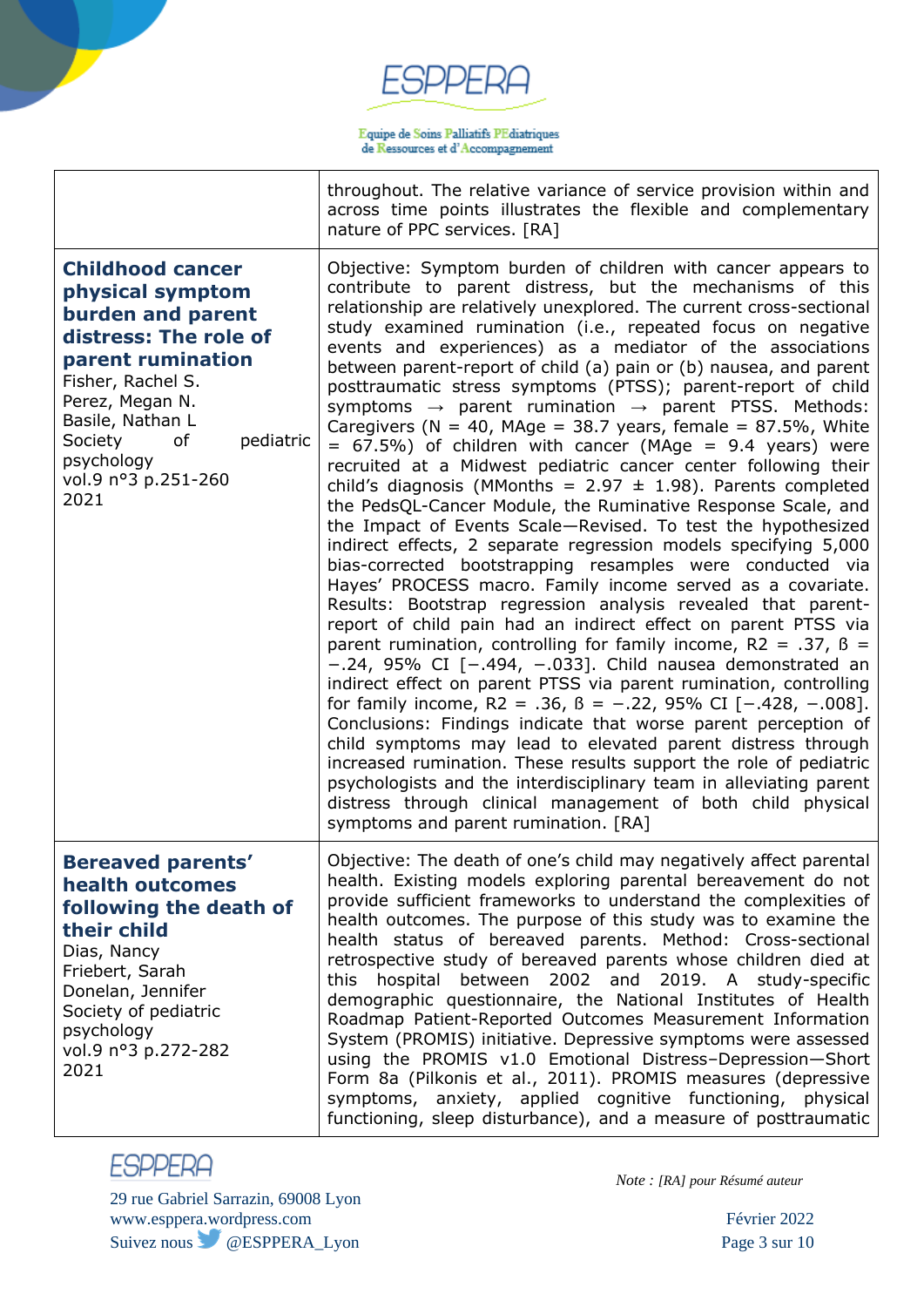$\begin{array}{l} \textbf{Equive de Soins Palliztifs PEdiatriques} \\ \textbf{de Ressources et d'Accompagnement} \end{array}$ 

|                                                                                                                                                                                                                                                 | growth were mailed and included a link to self-enter data via<br>Research Electronic Data Capture (REDCap, n.d.) or return paper<br>copies. Results: One hundred fifty surveys were returned (22%<br>response rate). Mean participant age was 41.6 years (SD = $10.3$<br>years; 83% female). Participants' health history responses show<br>greater prevalence of depressive symptoms, anxiety, and sleep<br>disorders after their child's death. The largest difference on<br>PROMIS measures was poorer physical function in the bereaved<br>cohort than in the general population. There were no differences<br>in PROMIS scores based on participant gender or on the presence<br>of surviving siblings. Among those reporting smoking or alcohol<br>consumption, qualitative data suggest that although some might<br>increase use, such use might decrease over time. Conclusions:<br>Bereaved parents manifest poorer psychological and cognitive<br>functioning, and their physical functioning was substantially<br>poorer than the general population mean. Bereaved parents may<br>benefit from proactive guidance normalizing potential challenges<br>health<br>status<br>and<br>behavior,<br>including<br>appropriate<br>to<br>psychoeducational resources. [RA] |
|-------------------------------------------------------------------------------------------------------------------------------------------------------------------------------------------------------------------------------------------------|-------------------------------------------------------------------------------------------------------------------------------------------------------------------------------------------------------------------------------------------------------------------------------------------------------------------------------------------------------------------------------------------------------------------------------------------------------------------------------------------------------------------------------------------------------------------------------------------------------------------------------------------------------------------------------------------------------------------------------------------------------------------------------------------------------------------------------------------------------------------------------------------------------------------------------------------------------------------------------------------------------------------------------------------------------------------------------------------------------------------------------------------------------------------------------------------------------------------------------------------------------------------------------|
| The impact of family<br>bereavement<br>interventions:<br><b>Qualitative feedback</b><br><b>identifies needs</b><br>Henning, Ellen<br>Germann, Julie N.<br>Holder, Nicholas<br>Society of pediatric<br>psychology<br>vol.9 nº3 p.283-295<br>2021 | Objective: To present a synthesis of program improvement<br>evaluations of two approaches to bereavement support for<br>families: (a) weekend family camps providing developmentally<br>targeted grief education and social support for children and<br>parents, and (b) a wait-list control randomized trial of a parent<br>bereavement group intervention. Results: Qualitative findings<br>from both groups strongly indicate that bereaved parents have<br>specific ongoing needs that can be addressed through family- or<br>parent-focused<br>interventions.<br><b>Families</b><br>identified<br>benefits<br>including being able to openly express feelings with peers who<br>truly understand, gaining an understanding of individual and<br>developmental differences in the grief process, improved mood<br>and coping, and enhanced relationships/communication within<br>their families. Conclusions: Bereaved parents, in a subclinical<br>range for mental health concerns, identified the need for ongoing<br>support and benefited from organized peer-support. [RA]                                                                                                                                                                                          |



29 rue Gabriel Sarrazin, 69008 Lyon www.esppera.wordpress.com Février 2022 Suivez nous @ESPPERA\_Lyon Page 4 sur 10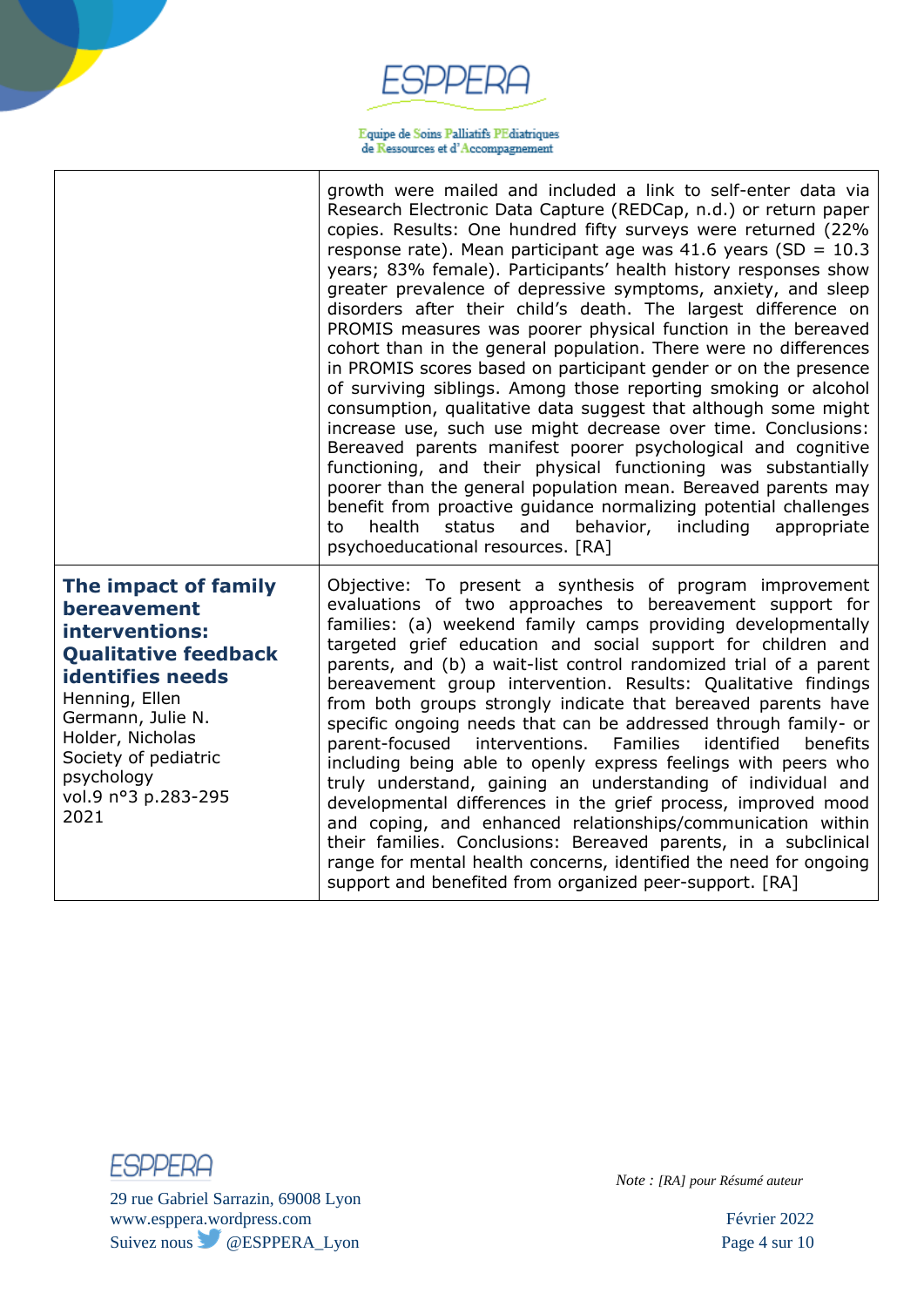

 $\begin{array}{l} \textbf{Equive de Soins Palliztifs PEdiatriques} \\ \textbf{de Ressources et d'Accompagnement} \end{array}$ 

# *Législation et réglementation*

| Plan de développement<br>des soins palliatifs et<br>accompagnement de la<br>fin de vie                           | Plan national 2021-2024                                                                                                                                                     |
|------------------------------------------------------------------------------------------------------------------|-----------------------------------------------------------------------------------------------------------------------------------------------------------------------------|
| Modalités de maintien<br>des prestations<br>familiales en cas de<br>décès d'un enfant                            | Décret nº 2022-85 du 28 janvier 2022 relatif aux modalités de<br>maintien des prestations familiales en cas de décès d'un enfant<br>Texte intégral                          |
| <b>Prolongation des</b><br>prestations familiales<br>en cas de décès d'un<br>enfant                              | Décret nº 2022-86 du 28 janvier 2022 relatif à la prolongation<br>des prestations familiales en cas de décès d'un enfant<br>Texte intégral                                  |
| <b>Allocation journalière</b><br>du proche aidant et à<br><b>Allocation journalière</b><br>de présence parentale | Décret nº 2022-88 du 28 janvier 2022 relatif à l'allocation<br>journalière du proche aidant et à l'allocation journalière de<br>présence parentale<br><u>Texte intégral</u> |

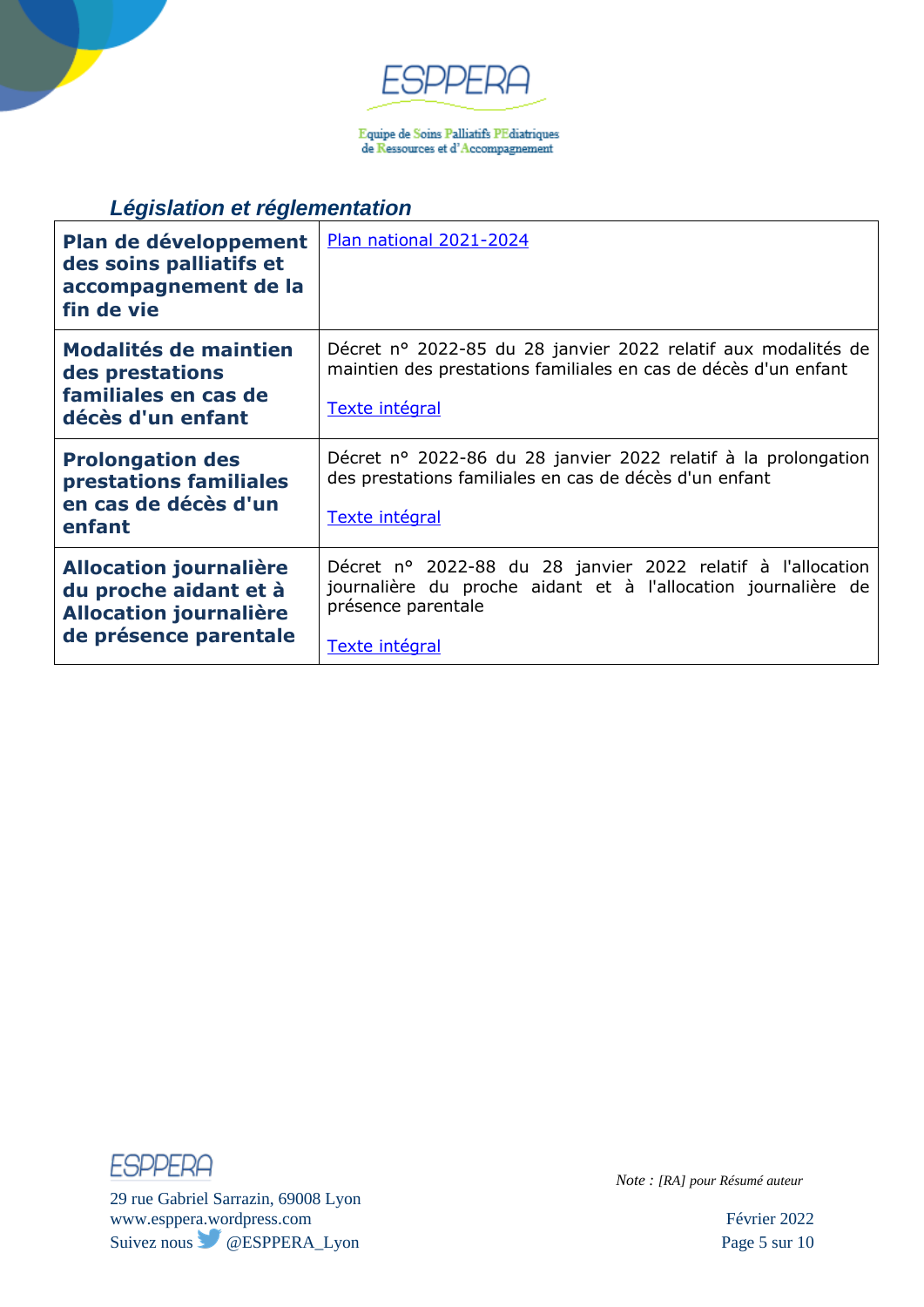#### Equipe de Soins Palliatifs PEdiatriques de Ressources et d'Accompagnement

## *Formation*

### **Douleurs aiguës, chroniques & Soins Palliatifs Pédiatriques**

Diplôme Inter Universitaire Validant DPC

**Diplôme** 

**Inter Universitaire Validant DPC** 

· LYON 1 - C. Bernard

· PARIS I

· PARIS V

· PARIS VI

· PARIS VII

· CLERMONT-FERRAND 1

L'enseignement Pour le cycle 2022-2024, l'enseignement sera dispensé Il reste des place pour la session 2022-2024 du DIU Douleurs aiguës, chroniques et Soins Palliatifs Pédiatriques.

#### Information :

[audrey.charroin@lyon.unicancer.fr](mailto:audrey.charroin@lyon.unicancer.fr) [genevieve.leroy@lyon.unicancer.fr](mailto:genevieve.leroy@lyon.unicancer.fr)

# Douleurs aiguës, chroniques & Soins Palliatifs Pédiatriques 2022-2024

#### **PRINCIPAUX OBJECTIFS**

Acquérir des connaissances théoriques et pratiques sur les spécificités de la douleur et des Soins Palliatifs chez l'enfant et l'adolescent

Pouvoir mettre en pratique ces connaissances de facon pertinente.)

#### **ORGANISATION ET INSCRIPTIONS**

- Durée : 2 ans, à partir de septembre 2022
- √ Enseignement : 160H, en 10 modules de 2 jours
- √ DIU concernant les : médecins, infirmiers, kinésithérapeutes, psychologues...
- √ Capacité d'accueil : 40 personnes

#### **FORMES DE L'ENSEIGNEMENT**

- Validation nécessaire du dossier de candidature (CV et lettre de motivation)
- Apports théoriques sous forme d'exposés didactiques.
- / Illustrations par des cas cliniques (écrits, filmés) et mises en situation
- Travail en sous groupe, par ateliers, sur des aspects cliniques précis



# AU SEIN DES MODULES SERONT TRAITÉS :

- \* Définition des concepts et état des lieux. Bases neuro- physiologiques de la douleur. Données psychologiques du développement de l'enfant.
- \*Sémiologie de la douleur et des autres symptômes. Les méthodes et outils d'évaluation de la
- douleur et en pratique palliative. Les besoins. Les aspects juridiques \*Moyens médicamenteux et non médicamenteux de réponse. Aspects préventifs, curatifs,
- palliatifs des traitements.
- \*Les interactions patient famille soignants : évaluer, soutenir, réguler. Aspects
- communicationnels dans les relations de soins. La question de l'autonomie
- \* Situations problématiques et spécifiques. Spécificités de la prise en charge d'un adolescent. Spécificités en néonatalogie. Abords cliniques et éthiques.
- \* Interdisciplinarité et pluridisciplinarité dans les prises en charge. Suivi des patients et lieux ressources. La prise en charge à domicile. Place et fonction des réseaux.
- \* Les symptômes dits intolérables : identifier, évaluer, traiter.
- \* Aspects culturels (mort, douleur, plainte...). Trouver des ressources pour accompagner l'entourage.
	- \* Les aspects liés à la recherche. Perspectives des approches.
- \* La communication et l'écoute en pratique.

### **PARRAINAGES**

- 
- \* DIU sous l'égide de la Société Française de Pédiatrie.<br>\* DIU en collaboration étroite avec le Société Française d'Etude et de Traitement de la Douleur, la Société Française des Cancers de l'Enfant et de l'adolescent, et le Réseau Francophone des Soins Palliatifs Pédiatriques.

# **ESPPERA**

29 rue Gabriel Sarrazin, 69008 Lyon www.esppera.wordpress.com Février 2022 Suivez nous @ESPPERA\_Lyon Page 6 sur 10

*Note : [RA] pour Résumé auteur*

sur Lyon et Paris. Validation Formation universitaire diplômante. validée par une évaluation des acquisitions (première et seconde année), et par la soutenance d'un mémoire en seconde année.

#### Secrétariat et contact :

Audrey Charroin Geneviève Leroy Centre Léon Bérard 28 rue Laennec 69373 Lyon Cedex 08 Tél.: 04 78 78 28 08

audrey.charroin@lyon.unicancer.f genevieve.leroy@lyon.unicancer

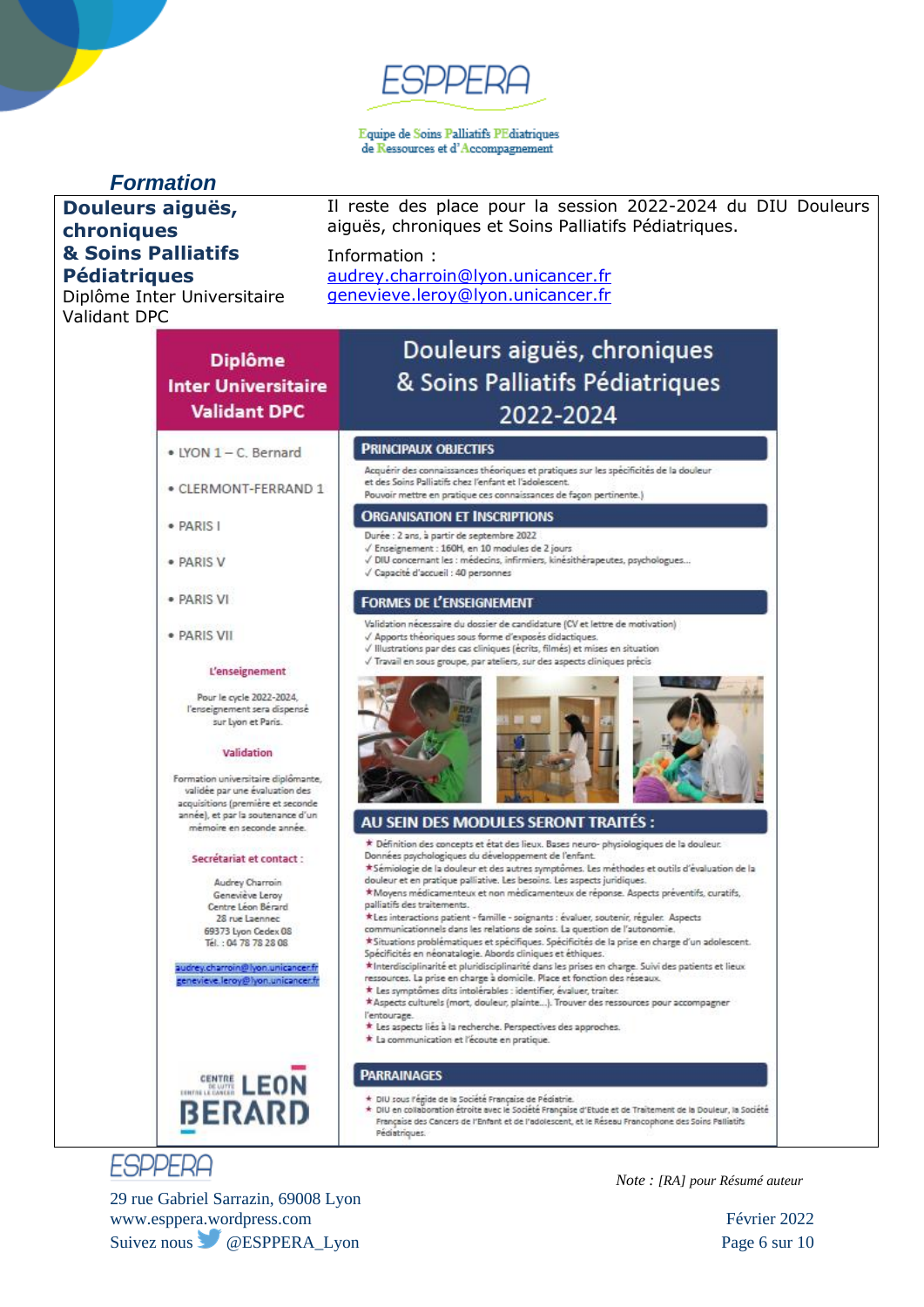$\begin{array}{l} \textbf{Equive de Soins Palliztifs PEdiatriques} \\ \textbf{de Ressources et d'Accompagnement} \end{array}$ 

## *Vidéo*

| <b>Expérience d'une</b>                                                                                                                                                                                                                                                   | Replay disponible                                                                                                                                                                                                                                                                                                                                                                                                                                                                                                                                                                                                                                                                                   |
|---------------------------------------------------------------------------------------------------------------------------------------------------------------------------------------------------------------------------------------------------------------------------|-----------------------------------------------------------------------------------------------------------------------------------------------------------------------------------------------------------------------------------------------------------------------------------------------------------------------------------------------------------------------------------------------------------------------------------------------------------------------------------------------------------------------------------------------------------------------------------------------------------------------------------------------------------------------------------------------------|
| consultation<br>pluridisciplinaire<br><b>Polyhandicap et</b><br>médecine palliative<br>webinaire de la 2SPP<br>2SPP<br>Société française de<br><b>Soins Palliatifs Pédiatriques</b>                                                                                       | Les situations de polyhandicap concernent 0,49/1000 enfant en<br>France. Il s'agit de situations médicales et éthiques complexes<br>avec des problématiques bien particulières. Que ce soit au<br>décours d'un passage en réanimation, ou en cas de rupture d'un<br>équilibre, il est important de pouvoir faire le point avec l'enfant et<br>ses parents, afin d'assurer le confort, et de faire cheminer chacun<br>en fonction de l'étape de la maladie. C'est l'idée de ces<br>consultations conjointes inédites que nous avons mises en place<br>sur Necker et que nous proposons de vous présenter.<br>Intervenantes :<br>Marie Hully, neuropédiatre à l'hôpital Necker<br>Visionner le replay |
| <b>Adaptation, traduction</b><br>et validation d'une<br>échelle d'évaluation<br>des attitudes des<br>professionnels de<br>santé à l'égard des<br>pratiques<br>euthanasiques et du<br>suicide assisté<br>Webinaire du Réseau de<br>recherches innovations<br>paramédicales | Stéphane Pasquet est IADE cadre de santé formateur à l'Institut<br>de Formation des Professionnels de Santé de Saint-Brieuc.<br>Il vous présente son projet de recherche sur le thème de l'échelle<br>« attitude toward Euthanasia Scale ».<br>Le replay sera disponible d'ici quelques jours sur le site :<br>https://larechercheparamedicale.fr/lesjeudis/                                                                                                                                                                                                                                                                                                                                        |
| <b>RECHERCHES</b><br><b>INNOVATIONS</b><br><b>PARAMEDICALES</b>                                                                                                                                                                                                           |                                                                                                                                                                                                                                                                                                                                                                                                                                                                                                                                                                                                                                                                                                     |



29 rue Gabriel Sarrazin, 69008 Lyon www.esppera.wordpress.com Février 2022 Suivez nous @ESPPERA\_Lyon Page 7 sur 10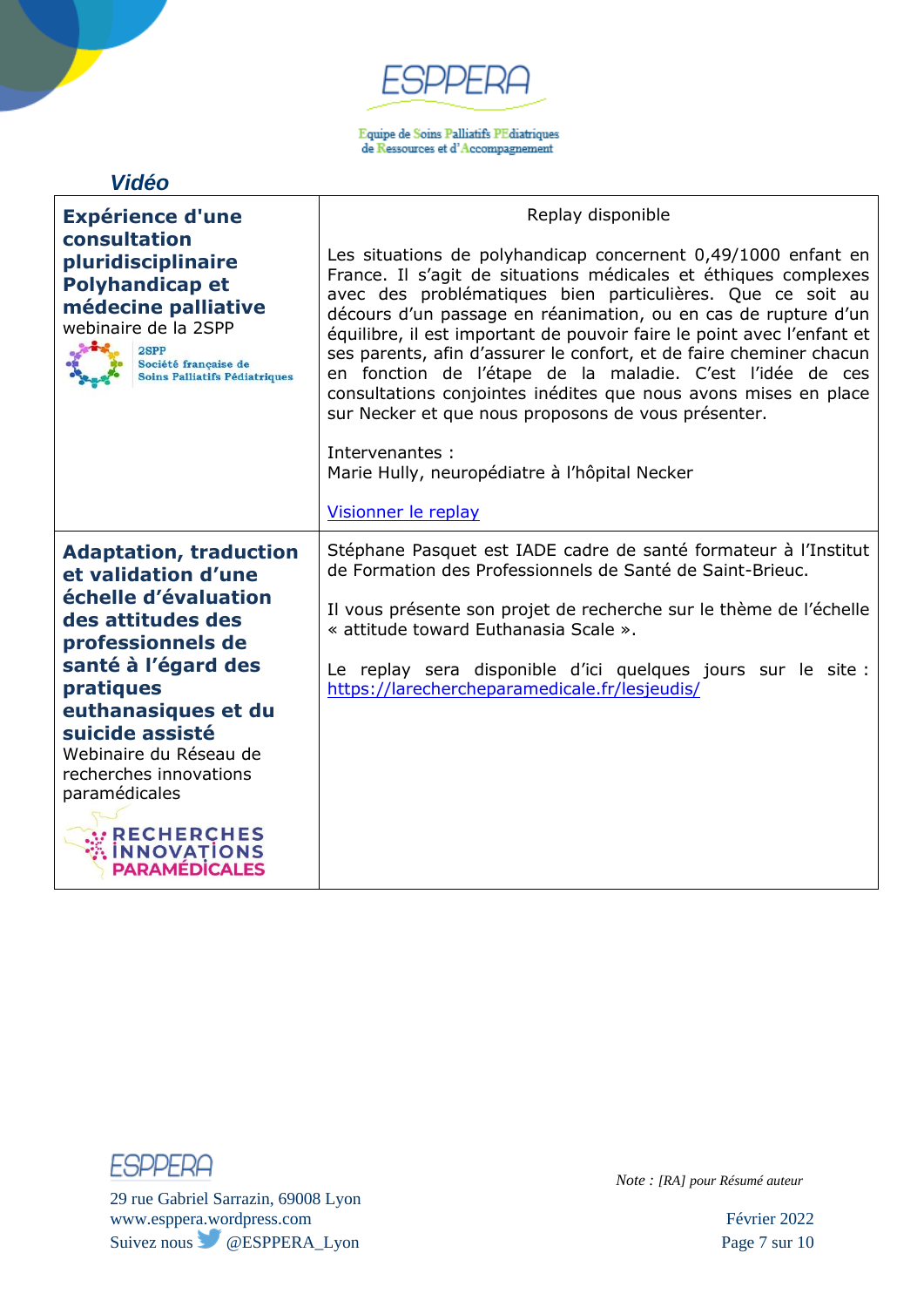Equipe de Soins Palliatifs PEdiatriques de Ressources et d'Accompagnement

*A votre agenda*

### **Enjeux de la scolarisation des élèves en situation palliative**

Webinaire Plateforme nationale pour la recherche sur la fin de vie



### 8 mars 2022 De 12h30 à 13h30

L'étude […] a été réalisée par le groupe de travail Jeunes générations de la Société française d'accompagnement et de soins Palliatifs (SFAP), en partenariat avec le Laboratoire de psychopathologie et processus de santé de l'Université de Paris et la Société de soins palliatifs pédiatriques, grâce au soutien d'Helebor.

[…]

L'objectif de cette étude qualitative était d'explorer les représentations, le vécu et les pratiques des enseignants du premier et second degré quant à l'accompagnement d'élèves malades et en situation palliative à l'école, a priori et a posteriori, et de fournir des pistes pour ajuster l'accompagnement des enseignants confrontés à ces situations.

En offrant un descriptif assez large du vécu et des représentations de l'accompagnement de la maladie grave et de la fin de vie en milieu scolaire, cette étude donne pistes pour orienter les démarches d'information, de sensibilisation et de formation des acteurs du monde de l'éducation et de la médecine scolaire, mais aussi des acteurs externes comme les ERRSPP.

Information [et inscription](https://www.plateforme-recherche-findevie.fr/agenda/enjeux-de-la-scolarisation-des-eleves-en-situation-palliative)



29 rue Gabriel Sarrazin, 69008 Lyon www.esppera.wordpress.com Février 2022 Suivez nous @ESPPERA\_Lyon Page 8 sur 10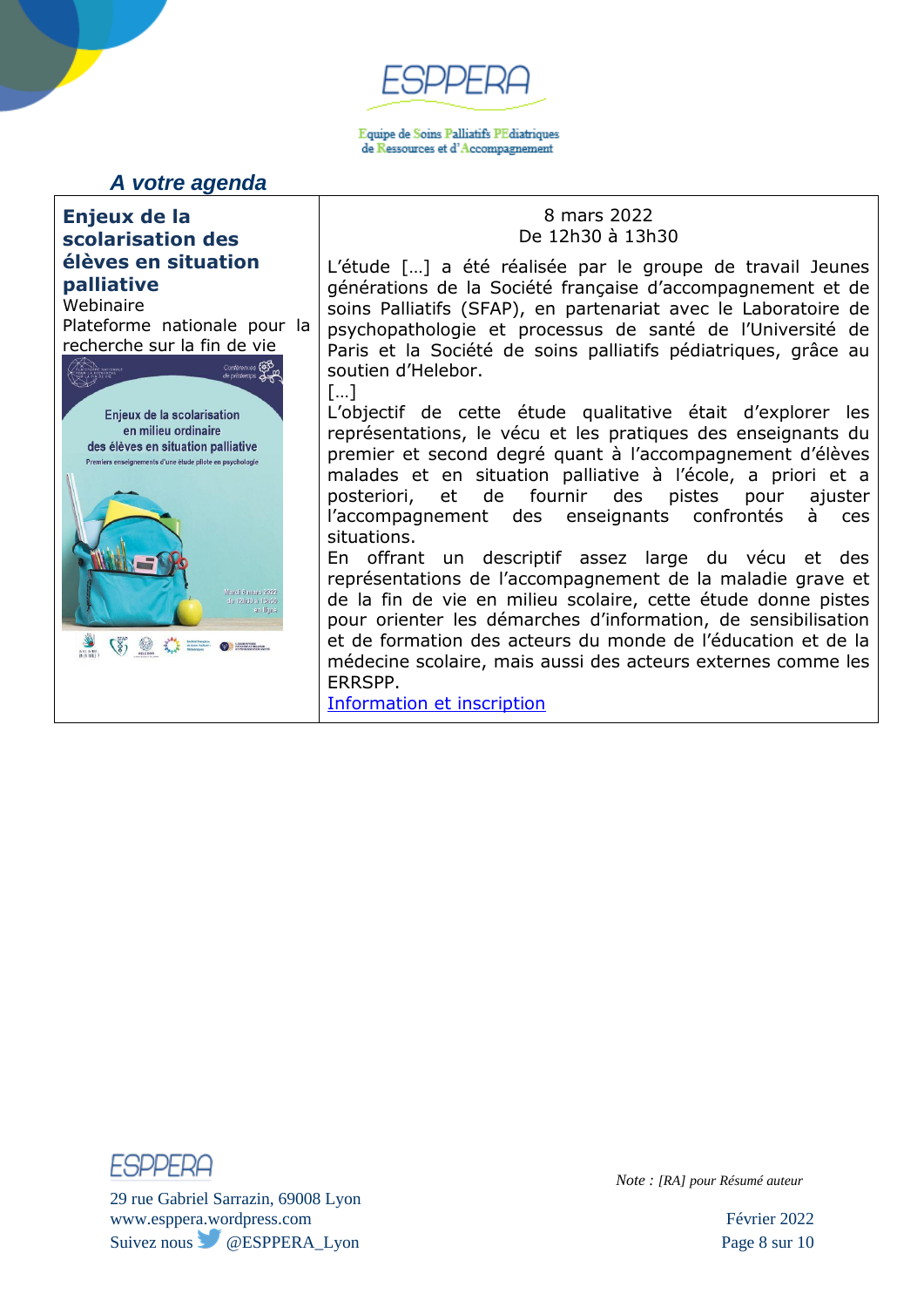$\begin{array}{l} \textbf{Equive de Soins Palliztifs PEdiatriques} \\ \textbf{de Ressources et d'Accompagnement} \end{array}$ 

| Les soins palliatifs à<br>travers les humanités                                                                                                                                                                                                                                                                                                                                                                                   | 15 mars 2022<br>Lausanne                                                                                                                                                                                                                                                                                                                                                                                                                                                                                                                                                                                                                                                                                                                                                                                                                                                                                                                                     |
|-----------------------------------------------------------------------------------------------------------------------------------------------------------------------------------------------------------------------------------------------------------------------------------------------------------------------------------------------------------------------------------------------------------------------------------|--------------------------------------------------------------------------------------------------------------------------------------------------------------------------------------------------------------------------------------------------------------------------------------------------------------------------------------------------------------------------------------------------------------------------------------------------------------------------------------------------------------------------------------------------------------------------------------------------------------------------------------------------------------------------------------------------------------------------------------------------------------------------------------------------------------------------------------------------------------------------------------------------------------------------------------------------------------|
| médicales<br>Journée d'études<br>Réseau de recherche<br>Historien.nes de la santé                                                                                                                                                                                                                                                                                                                                                 | Journée d'étude interdisciplinaire organisée par le réseau de<br>recherche Historien.nes de la santé pour présenter et discuter les<br>résultats des recherches menées dans le champ des humanités<br>médicales en lien avec les soins palliatifs.<br>Il s'agira des recherches empiriques et théoriques, relevant<br>notamment du domaine de l'éthique médicale, de la philosophie,<br>de l'histoire de la médecine, de la sociologie, de l'anthropologie,<br>de la psychologie et du droit.<br>Cette journée d'étude est organisée avec le soutien de la<br>Fondation Pallium du canton de Vaud.<br><b>Information</b>                                                                                                                                                                                                                                                                                                                                     |
| Fratrie, camarades,<br>aidants d'un enfant en<br>soins palliatifs, vécu<br>des pairs<br><b>Formation Paliped</b><br><b>N</b> Paliped                                                                                                                                                                                                                                                                                              | 22 mars 2022<br>Programme, information et inscription :<br>https://paliped.fr/professionnels-de-sante/formations/                                                                                                                                                                                                                                                                                                                                                                                                                                                                                                                                                                                                                                                                                                                                                                                                                                            |
| <b>Accompagnement</b><br>psychique d'un enfant<br>et de sa famille après<br>une procédure de LAT<br>non aboutie<br><b>Webinaire 2SPP</b><br>2SPP<br>Société française de<br><b>Soins Palliatifs Pédiatriques</b><br>Animation:<br>Pascal CORDE, psychologue,<br><b>CHU AMIENS</b><br>Cécile CROVETTO,<br>pédopsychiatre, CHU AMIENS<br>Vanessa SEGARD,<br>psychologue, CHU AMIENS<br><b>Inscription</b><br>obligatoire (gratuite) | 24 mars 2022<br>De 16h à 17h30<br>Louis, 3 ans, souffre d'une maladie soudaine qui met en péril son<br>pronostic vital. Il est hospitalisé en réanimation pédiatrique. Une<br>décision de LAT aurait-elle pu être envisagée ?<br>L'équipe de soins psychiques périnatale intervient rapidement auprès<br>de Louis et de ses parents. Celle de médecine physique et de<br>réadaptation pédiatrique (MPR) s'inscrit progressivement dans leur<br>parcours. Louis est tétraplégique. Il survit et l'accompagnement<br>psychique va se poursuivre pendant tout le temps de l'hospitalisation.<br>Des lectures d'histoires pluri-hebdomadaires et des entretiens avec les<br>parents rythment les rencontres. Des temps de réflexion avec les<br>équipes de soins seront nécessaires également à leur propre survie.<br>L'équipe des soins psychiques présentera, dans ce webinaire, des<br>moments cliniques relatifs à la question de la survie psychique et du |
|                                                                                                                                                                                                                                                                                                                                                                                                                                   | développement psychique de cet enfant au sein de sa famille, avec les<br>aléas que cela peut engendrer.<br>Les interrogations sont multiples autour de cette prise en charge,<br>notamment l'absence de l'équipe ressource régionale de soins palliatifs<br>pédiatrique (ERRSPP), ainsi que les raisons pour lesquelles la décision<br>de LAT n'a pas abouti                                                                                                                                                                                                                                                                                                                                                                                                                                                                                                                                                                                                 |



29 rue Gabriel Sarrazin, 69008 Lyon www.esppera.wordpress.com Février 2022 Suivez nous @ESPPERA\_Lyon Page 9 sur 10